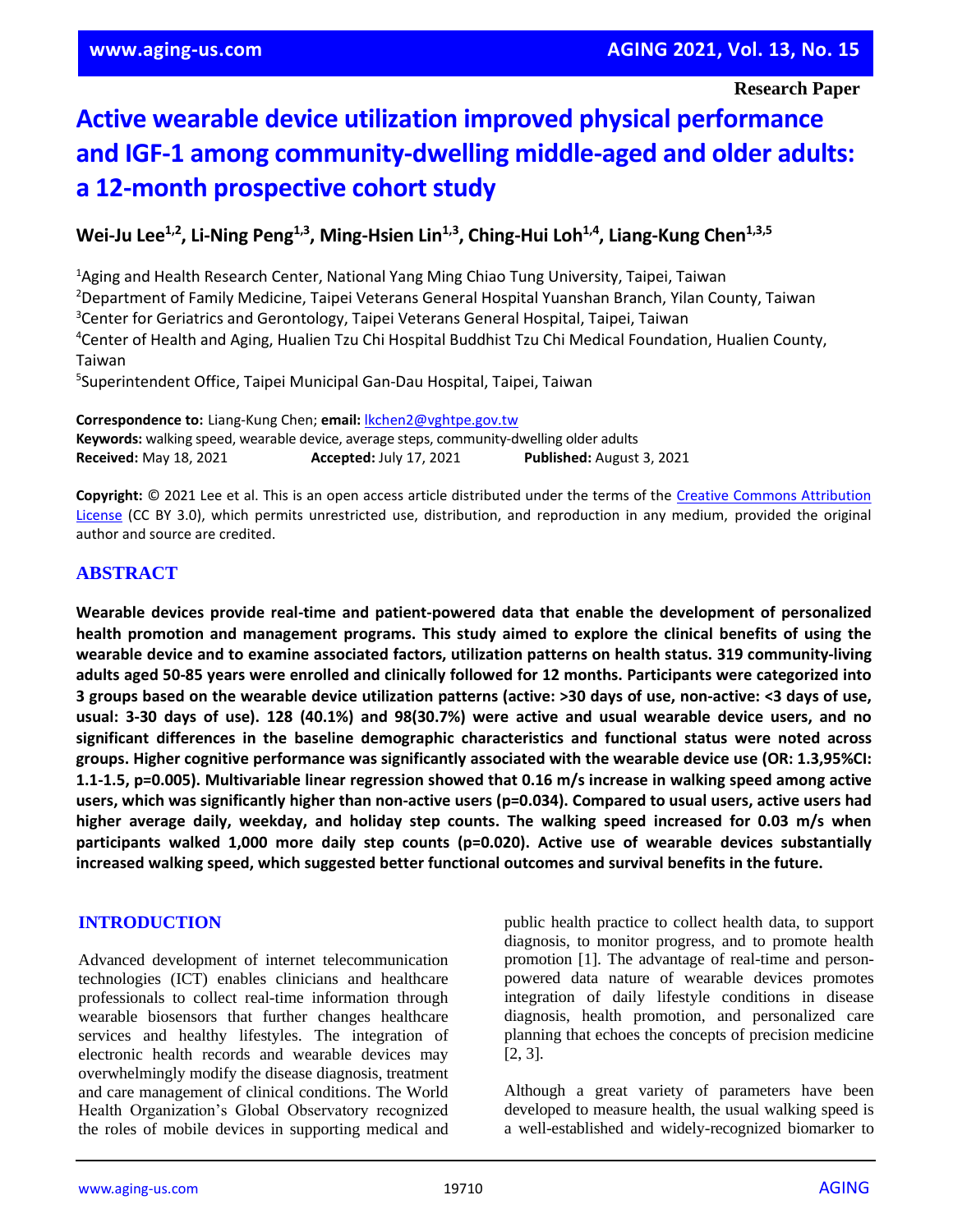predict adverse health outcomes for older adults [4]. Walking is a complex physical performance interconnected with musculoskeletal, neural systems, and other organ systems. Usual walking speed is a simple functional measure to predict mortality [5], cognitive impairment [6], and disability [7]. Given its nature as a quick, simple and reliable assessment tool for functional ability of older adults, walking speed has been recommended as the indicator for physical health and successful aging [7]. A study of 1925 patients with osteoarthritis showed that intensive walking training significantly prevented walking speed slowing [8], which suggested the potentials to improve or maintain walking speed through appropriate training even on those with orthopedic conditions. Wearable devices have garnered extensive research attentions as a safe, reliable and cost-effective approach to track physical activities [9, 10]. Moreover, the use of wearable devices may modify users' behavior and enhance their physical activities through self-monitoring and reinforcement [11]. Using wearable devices in health care systems may shift the traditional provider/organization-centric service delivery model to person-centered approach that empowers individuals to carry on healthy lifestyles. Although the potential benefits of using wearable devices for healthy lifestyles have been reported, the effects of wearable devices on health outcomes were inconsistent [12–16]. It has been reported that using wearable devices substantially improved daily sensatory behavior of workers [13], and also increased daily walking steps of older adults [14]. However, using

wearable devices did not show improvement in walking speed in the subacute rehabilitation setting [15]. A study of 350 older women aged≥75 years reported that moderate to vigorous physical activities prevented walking speed slowing [16], but those activities were not triggered by the utilization of wearable devices. Moreover, a systematic review of six published studies did not identify significantly favorable effects of using wearable devices on chronic conditions management and related health outcomes [12]. Hence, this study aimed to evaluate the potential health benefits of wearable device use among community-dwelling middle-aged and older persons during the 12-month follow-up. We hypothesized that reciprocal self-monitoring and reinforcement may enable behavior changes, prevent functional declines, and improve health outcomes through a longer follow-up period.

# **RESULTS**

Overall, 369 participants were enrolled for study, and 319 (mean age: 64.9±6.6 year, 32.3 % male) of them completed a 12-months follow-up (Figure 1); 128 (40.1%) out of the 319 participants were classified as active users. Table 1 summarized comparisons of demographic characteristics, functional assessments, cardiovascular parameters and age-related hormones between groups. Compared to non-active users, active users had better nutrition $(p=0.046)$  and cognitive performance(p=0.006), higher T-score of bone mineral density ( $p$  for trend  $=0.020$ ), lower serum levels of



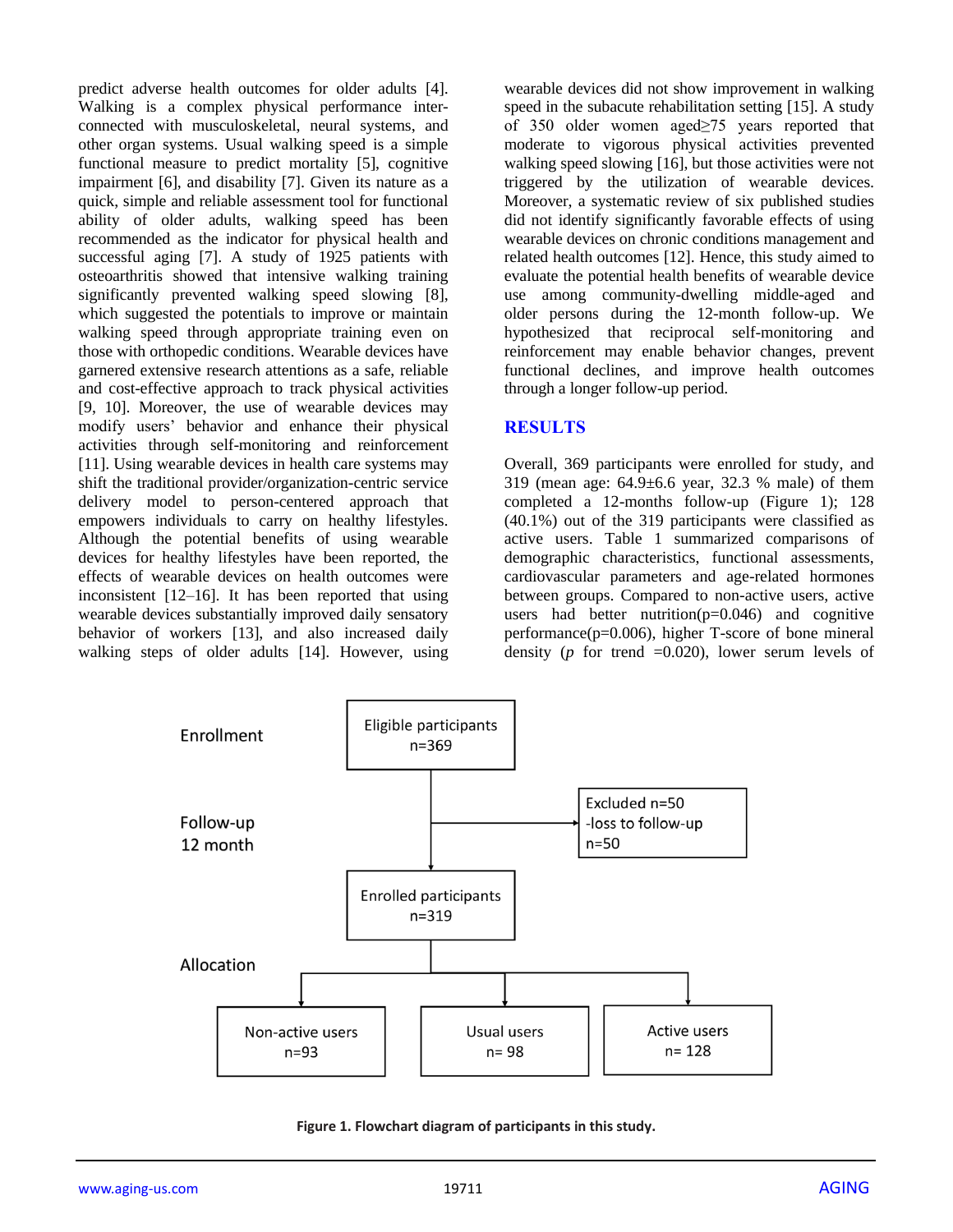# **Table 1. Characteristics of participants by wearable device.**

| Characteristics: data show mean $\pm$ SD or<br>number $(\% )$         | Non-active user $(n=93)$ Usual user $(n=98)$ Active user $(n=128)$ |                   |                   | p value   |
|-----------------------------------------------------------------------|--------------------------------------------------------------------|-------------------|-------------------|-----------|
| Age(years)                                                            | $66.0 \pm 7.2$                                                     | $64.6{\pm}6.6$    | $64.3 \pm 6.1$    | 0.135     |
| Men                                                                   | 33(35.5)                                                           | 30(30.6)          | 40(31.2)          | 0.730     |
| Education (years)                                                     | $14.2 + 3.5$                                                       | $13.6 \pm 3.2$    | $14.5 \pm 3.1$    | 0.181     |
| <b>Body composition</b>                                               |                                                                    |                   |                   |           |
| Body height (cm)                                                      | $161.0{\pm}7.9$                                                    | $159.5 \pm 8.8$   | $158.6 \pm 7.4$   | 0.098     |
| Body weight (kg)                                                      | $61.1 \pm 10.8$                                                    | $60.2 \pm 10.6$   | $60.7 \pm 10.4$   | 0.859     |
| Body mass index $(kg/m2)$                                             | $23.5 \pm 3.4$                                                     | $23.6 \pm 3.1$    | $24.0 \pm 3.2$    | 0.449     |
| Appendicular skeletal muscle (kg)                                     | $17.1 \pm 4.1$                                                     | $16.8 + 4.0$      | $17.1 \pm 4.2$    | 0.922     |
| Appendicular skeletal muscle/height <sup>2</sup> (kg/m <sup>2</sup> ) | $6.5 \pm 1.1$                                                      | $6.5 \pm 1.0$     | $6.7 \pm 1.2$     | 0.192     |
| Bone marrow density (g/cm2)                                           | $2.4 \pm 0.6$                                                      | $2.5 \pm 0.5$     | $2.5 \pm 0.4$     | 0.553     |
| T-score                                                               | $-1.7 \pm 1.1$                                                     | $-1.5 \pm 1.2$    | $-1.4 \pm 1.1$    | $0.018*$  |
| <b>Functional assessment</b>                                          |                                                                    |                   |                   |           |
| Charlson Comorbidity index                                            | $0.7 + 1.4$                                                        | $0.6 + 1.1$       | $0.7 + 1.1$       | 0.926     |
| <b>SMAF</b>                                                           | $-0.1 \pm 0.3$                                                     | $-0.1 \pm 0.3$    | $0.0 + 0.2$       | 0.456     |
| MNA-SF                                                                | $12.9 \pm 1.3$                                                     | $13.1 \pm 1.1$    | $13.2 \pm 1.0$    | $0.042*$  |
| <b>CESD</b>                                                           | $3.1 \pm 5.5$                                                      | $2.5 + 3.4$       | $2.6 + 4.4$       | 0.421     |
| <b>MoCA</b>                                                           | $26.9 \pm 2.3$                                                     | $27.5 \pm 2.1$    | $27.8 \pm 2.0$    | $0.006*$  |
| <b>Physical assessment</b>                                            |                                                                    |                   |                   |           |
| Walking speed (m/s)                                                   | $1.9 + 0.6$                                                        | $1.8 + 0.6$       | $1.8 + 0.4$       | 0.061     |
| Grip strength (kg)                                                    | $28.7 + 8.7$                                                       | $28.0 + 8.0$      | $27.9 \pm 8.2$    | 0.500     |
| Five Chair Time (second)                                              | $8.8 + 2.2$                                                        | $8.8 + 2.4$       | $9.0 \pm 1.9$     | 0.500     |
| <b>Cardiovascular parameters</b>                                      |                                                                    |                   |                   |           |
| Systolic pressure (mmHg)                                              | $128.9 \pm 16.5$                                                   | $126.3 \pm 18.8$  | $131.7 \pm 20.2$  | 0.274     |
| Diastolic pressure(mmHg)                                              | $78.2 + 9.1$                                                       | $77.9 + 9.7$      | $79.7 \pm 10.6$   | 0.260     |
| Heart rate (bpm)                                                      | $68.2 \pm 10.5$                                                    | $68.3 \pm 8.5$    | $69.8 \pm 10.0$   | 0.204     |
| Uric $\text{acid}(mg/dL)$                                             | $5.4 \pm 1.2$                                                      | $5.5 \pm 1.4$     | $5.6 \pm 1.2$     | 0.745     |
| Fasting glucose (mg/dL)                                               | $95.6 \pm 15.0$                                                    | $95.1 \pm 12.2$   | $97.6 \pm 15.2$   | 0.356     |
| $HbA1C$ (%)                                                           | $5.7 \pm 0.4$                                                      | $5.7 \pm 0.4$     | $5.8 + 0.6$       | 0.570     |
| Insulin (mIU/L)                                                       | $8.9 \pm 6.7$                                                      | $8.9 \pm 5.1$     | $8.8 + 4.0$       | 0.984     |
| HOMA-IR                                                               | $2.2 + 1.7$                                                        | $2.2 \pm 1.4$     | $2.2 \pm 1.1$     | 0.996     |
| Cholesterol (mg/dL)                                                   | $202.1 \pm 31.9$                                                   | $205.5 \pm 33.6$  | $203.0 \pm 31.5$  | 0.746     |
| Triglyceride (mg/dL)                                                  | $108.3 + 84.2$                                                     | $106.3 \pm 49.9$  | $112.8 \pm 56.7$  | 0.738     |
| High density lipoprotein cholesterol (mg/dL)                          | $62.7 \pm 17.1$                                                    | $60.2 \pm 14.0$   | $58.9 \pm 15.1$   | 0.199     |
| Low density lipoprotein cholesterol (mg/dL)                           | $115.9 \pm 28.2$                                                   | $120.9 \pm 29.0$  | $119.7 \pm 28.0$  | 0.447     |
| high sensitive CRP (mg/L)                                             | $1.5 \pm 2.7$                                                      | $1.8 + 2.6$       | $1.7 + 2.4$       | 0.604     |
| homocysteine (mcmol/L)                                                | $13.5 \pm 4.8$                                                     | $13.0 + 4.0$      | $13.0 \pm 3.5$    | 0.600     |
| Neutrophil to lymphocyte ratio                                        | $1.8 + 0.8$                                                        | $1.8 + 0.8$       | $1.9 \pm 0.9$     | 0.600     |
| Platelet to lymphocyte ratio                                          | $7.5 \pm 2.8$                                                      | $7.0 \pm 2.6$     | $7.6 \pm 3.2$     | 0.798     |
| Age related hormone                                                   |                                                                    |                   |                   |           |
| ACTH (pmol/L)                                                         | $19.6 \pm 11.7$                                                    | $16.9 \pm 8.0$    | $16.0{\pm}7.4$    | $0.013*$  |
| Cortisol (mcg/dL)                                                     | $10.9 \pm 4.2$                                                     | $10.0 + 4.1$      | $10.5 \pm 3.7$    | 0.258     |
| Growth hormone (ng/mL)                                                | $1.7 + 1.7$                                                        | $1.3 \pm 1.5$     | $1.7 \pm 1.9$     | 0.295     |
| Insulin-Like Growth Factor 1 (ng/ml)                                  | $118.4 + 42.2$                                                     | $130.7 \pm 52.8$  | $142.7 \pm 51.8$  | $0.002**$ |
| $DHEAS(\mu g/dL)$                                                     | $114.2 \pm 63.9$                                                   | $118.9 \pm 76.6$  | $126.1 \pm 74.1$  | 0.462     |
| Testosterone (ng/dL)                                                  | $183.8 \pm 220.0$                                                  | $159.3 \pm 209.4$ | $149.3 \pm 183.5$ | 0.450     |
| Sex hormone binding protein (nmol/L)                                  | 74.9±42.4                                                          | $67.3 \pm 36.4$   | $63.8 \pm 35.5$   | 0.097     |
| General biochemistry data                                             |                                                                    |                   |                   |           |
| WBC $(x10^3/UL)$                                                      | $5.4 \pm 1.1$                                                      | $5.2 \pm 1.4$     | $5.5 \pm 1.3$     | 0.764     |
| Hemoglobin $(g/dL)$                                                   | $14.0 \pm 1.3$                                                     | $13.9 \pm 1.4$    | $13.9 \pm 1.2$    | 0.838     |
| Platelet $(x10^3/4L)$                                                 | 240.0±49.7                                                         | $231.9 \pm 50.3$  | $240.2 \pm 56.2$  | 0.975     |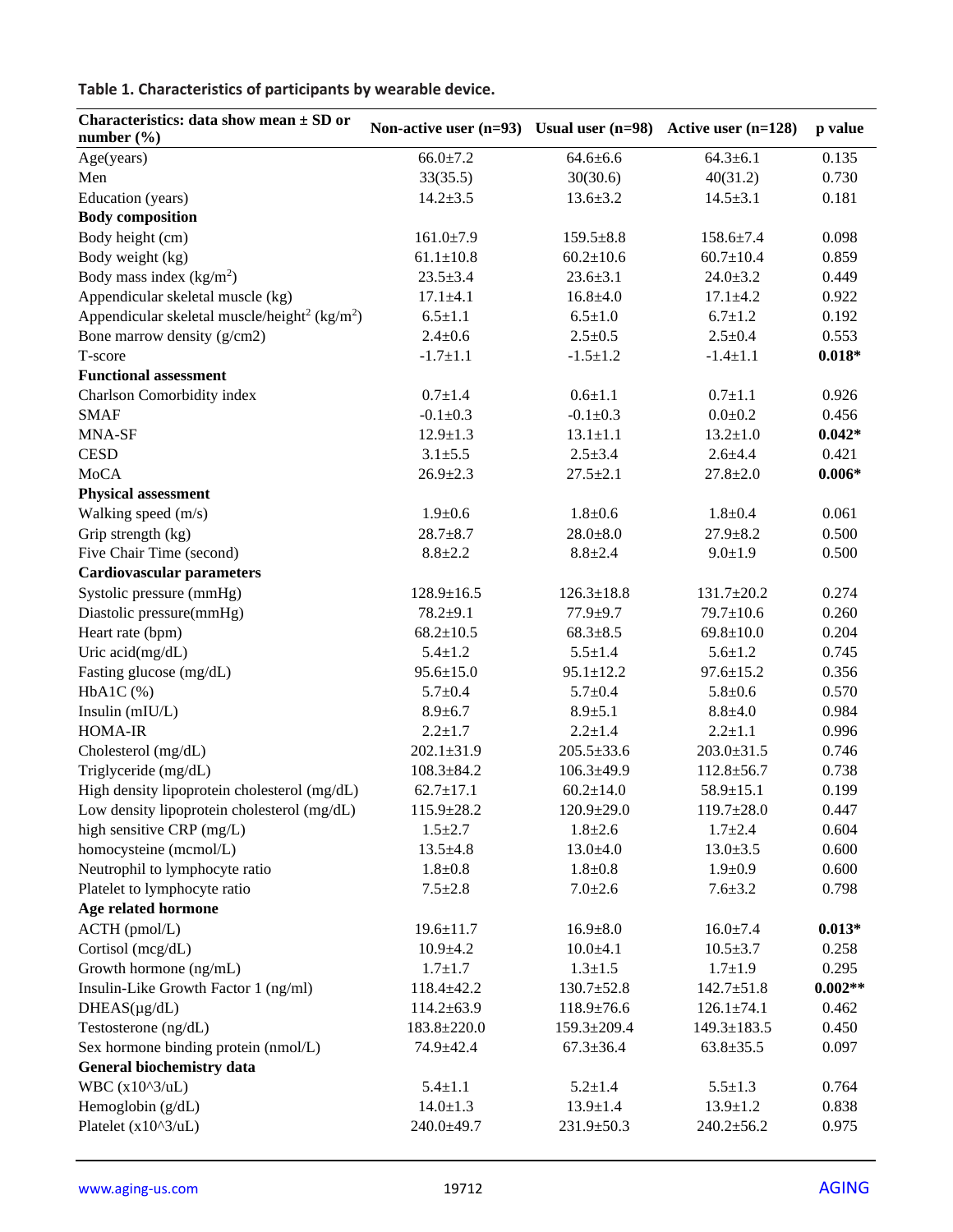| Neutrophil $(\%)$                   | $56.1 \pm 9.3$   | $56.4 \pm 8.3$  | $57.6 \pm 8.6$  | 0.208     |
|-------------------------------------|------------------|-----------------|-----------------|-----------|
| Lymphocyte $(\%)$                   | $34.4 \pm 8.7$   | $35.4 \pm 8.3$  | $34.1 \pm 8.2$  | 0.816     |
| AST (U/L)                           | $26.6 \pm 7.5$   | $25.9 \pm 6.2$  | $24.3 \pm 5.0$  | $0.008**$ |
| ALT(U/L)                            | $24.8 \pm 12.8$  | $24.9 \pm 10.1$ | $23.0 \pm 7.4$  | 0.186     |
| Albumin $(g/dL)$                    | $4.5 \pm 0.2$    | $4.5 \pm 0.2$   | $4.5 \pm 0.2$   | 0.769     |
| Globalin(g/dL)                      | $2.9 \pm 0.3$    | $2.9 \pm 0.3$   | $2.9 + 0.4$     | 0.805     |
| Blood Urea Nitrogen (mg/dL)         | $16.4 + 4.6$     | $15.6 \pm 3.2$  | $15.5 \pm 2.8$  | 0.117     |
| $C$ reatinine $(mg/dL)$             | $0.8 \pm 0.2$    | $0.8 \pm 0.2$   | $0.8{\pm}0.2$   | 0.337     |
| eGFR (mL/min/1.73 m <sup>2</sup> )  | $89.4 \pm 19.8$  | $91.1 \pm 16.2$ | $89.7 \pm 16.3$ | 0.773     |
| Urine microalbumin creatinine ratio | $51.5 \pm 177.5$ | $16.4 \pm 29.6$ | $19.8 \pm 57.9$ | $0.035*$  |

\*denotes p<0.05; \*\*denotes p<0.01, bold type denotes statistical significance.

SMAF denotes the Functional Autonomy Measurement System; MNA-SF denotes Short-Form Mini-Nutritional Assessment; CESD denotes Center for Epidemiologic Studies Depression Scale; MoCA denotes the Montreal Cognitive Assessment ACTH denotes; Adrenocorticotropic hormone; DHEA denotes Dehydroepiandrosterone-sulfate; AST denotes aspartate Aminotransferase; ALT denotes alanine aminotransferase.

ACTH ( $p$  for trend =0.005), higher serum levels of IGF-1 ( $p$  for trend < 0.001), lower serum levels of AST ( $p$ ) for trend  $=0.007$ ), and lower urine microalbumin-tocreatinine ratio ( $p$  for trend  $=0.036$ ). However, the appendicular muscle mass was similar to non-active users. Figure 2 showed mean declines of daily steps among participants of the three groups during the study period. Table 2 summarized changes of physical and functional measurements during the study period based on the utilization patterns of the wearable device. Multivariable linear regression showed the changes of walking speed over 12 months of active users was 0.16 m/s higher than that of non-active users, but similar in handgrip strength, 5-time sit-to-stand test and other functional measurements like MNA-SF, CES-D, MoCA, SMAF, and blood pressure measurements. ROC analysis showed the average daily steps of 7,008 was the most optimal cutoff to prevent walking speed slowing in the 12-month period (sensitivity 0.44, specificity 0.68, c-statistics 0.53).



**Figure 2. Differences of mean daily steps by quarters in non-active, usual and active users.**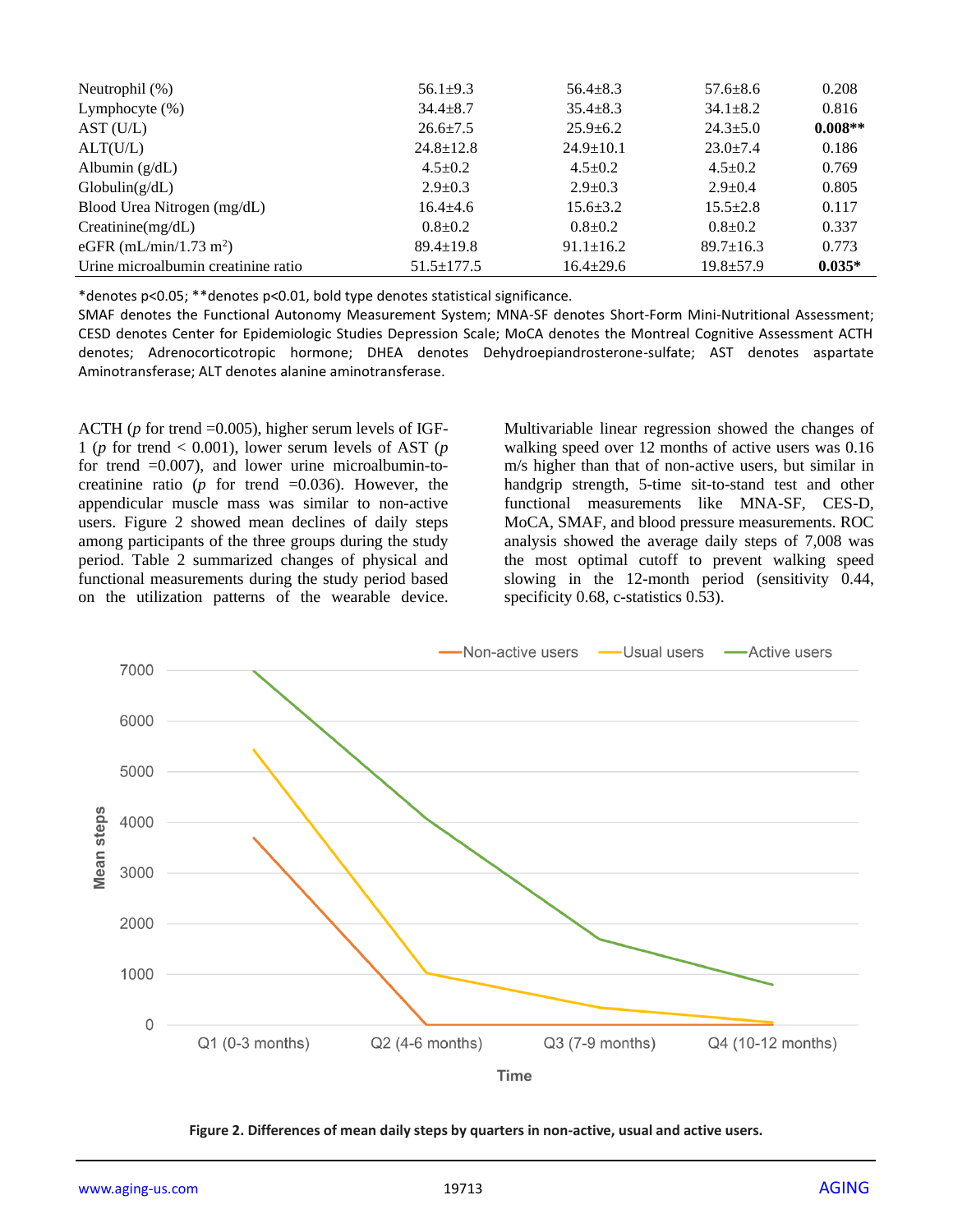| 12-month differences               | Usual user (vs. non-active user) |                       |                  | Active user (vs. non-active user) |                       |          |
|------------------------------------|----------------------------------|-----------------------|------------------|-----------------------------------|-----------------------|----------|
|                                    | <b>Coefficients</b>              | <b>Standard error</b> | $\boldsymbol{p}$ | <b>Coefficients</b>               | <b>Standard error</b> | p        |
| <b>Physical assessment</b>         |                                  |                       |                  |                                   |                       |          |
| Walking speed $(m/s)$              | 0.10                             | 0.08                  | 0.228            | 0.16                              | 0.08                  | $0.034*$ |
| Hand grip strength (kg)            | 0.16                             | 0.48                  | 0.743            | 0.10                              | 0.45                  | 0.828    |
| Five chair stand time (second)     | $-0.30$                          | 0.33                  | 0.366            | $-0.32$                           | 0.31                  | 0.305    |
| Number of frail phenotypes         | 0.17                             | 0.11                  | 0.131            | 0.10                              | 0.10                  | 0.354    |
| <b>Functional assessment</b>       |                                  |                       |                  |                                   |                       |          |
| <b>SMAF</b>                        | 0.03                             | 0.05                  | 0.532            | $-0.05$                           | 0.05                  | 0.226    |
| MNA-SF                             | $-0.06$                          | 0.19                  | 0.751            | 0.01                              | 0.18                  | 0.935    |
| <b>CESD</b>                        | $-0.13$                          | 0.48                  | 0.796            | $-0.20$                           | 0.46                  | 0.655    |
| <b>MoCA</b>                        | $-0.36$                          | 0.34                  | 0.289            | $-0.61$                           | 0.32                  | 0.054    |
| <b>Blood pressure measurements</b> |                                  |                       |                  |                                   |                       |          |
| Systolic pressure (mmHg)           | 0.88                             | 2.07                  | 0.670            | $-0.77$                           | 1.95                  | 0.693    |
| Diastolic pressure(mmHg)           | 0.15                             | 1.26                  | 0.905            | $-1.13$                           | 1.19                  | 0.343    |
| Heart rate (bpm)                   | 1.66                             | 1.58                  | 0.293            | 1.00                              | 1.49                  | 0.500    |

**Table 2. Multiple linear regression to explore associations between wearable device users and 12-month walking speed changes.**

\*denotes p<0.05; bold type denotes statistical significance.

SMAF denotes the Functional Autonomy Measurement System; MNA-SF denotes Short-Form Mini-Nutritional Assessment; CESD denotes Center for Epidemiologic Studies Depression Scale; MoCA denotes the Montreal Cognitive Assessment.

Compared to usual users, active users had significantly higher average daily walking steps, higher weekday and holiday daily walking steps, lower weekday and holiday low step ratios, and higher weekday high step ratio (Table 3). Table 4 showed results of multiple linear regressions on associations between individual parameters obtained from the wearable devices and changes of walking speed. Among all parameters, high holiday step ratio had higher incremental walking speed for 0.5 m/s. Stepwise multinomial logistic regression showed that higher cognitive performance (Odds ratio (OR): 1.3, 95%CI: 1.1-1.5, p=0.005), and fewer education years (OR:0.89, 95%CI: 0.90-0.98, p=0.022) were significantly associated with active wearable device use (Supplementary Table 1). A sensitivity analysis done by using multinomial logistic regression adjusted for age, sex, education, CCI affirmed that MoCA performance (OR: 1.18, 95%CI: 1.02-1.36, p=0.028) was significantly associated with active wearable device use.

## **DISCUSSION**

The results of the current study clearly identified potential benefits of using wearable devices without specific physical activities programs in the middle-aged and older adults that the utilization of wearable devices significantly prevented walking speed slowing in a 12 month period. Among all participants, weekend warriors (higher high-holiday step ratio) were more likely to have faster walking speed. In general, mean walking steps in weekdays were higher than that in holidays, but active users had higher mean step counts in both weekdays and holidays. Compared to non-active users, cognitive performance was better in active users. Results of this study implied that people with better health and healthy lifestyles were also more likely to use the wearable devices. However, it is also possible that active use of wearable devices may improve users' lifestyles and their functional performance.

Until now, only a few studies have evaluated the roles of wearable devices utilization in association with health outcomes of older adults. A study of 54 older adults  $\geq 70$ years from the primary care setting using pedometers for 12 weeks showed high acceptability and compliance for wearable devices but no significant differences in their step counts [17]. Another study of 130 overweight or obese participants with multimorbidity showed significant improvement of walking speed of 0.08 m/s in 8 weeks goal-setting interventions period [18]. Two other studies echoed the findings, which showed pedometer use with goal-setting program significantly increased daily steps and performance of timed up-andgo tests [14, 19]. These studies indicated that simply using the wearable devices may not change users' behavior, accompanying intervention programs may be more important. Our previous study also disclosed that using pedometers among 440 community-dwelling older adults with some reinforcement from peers substantially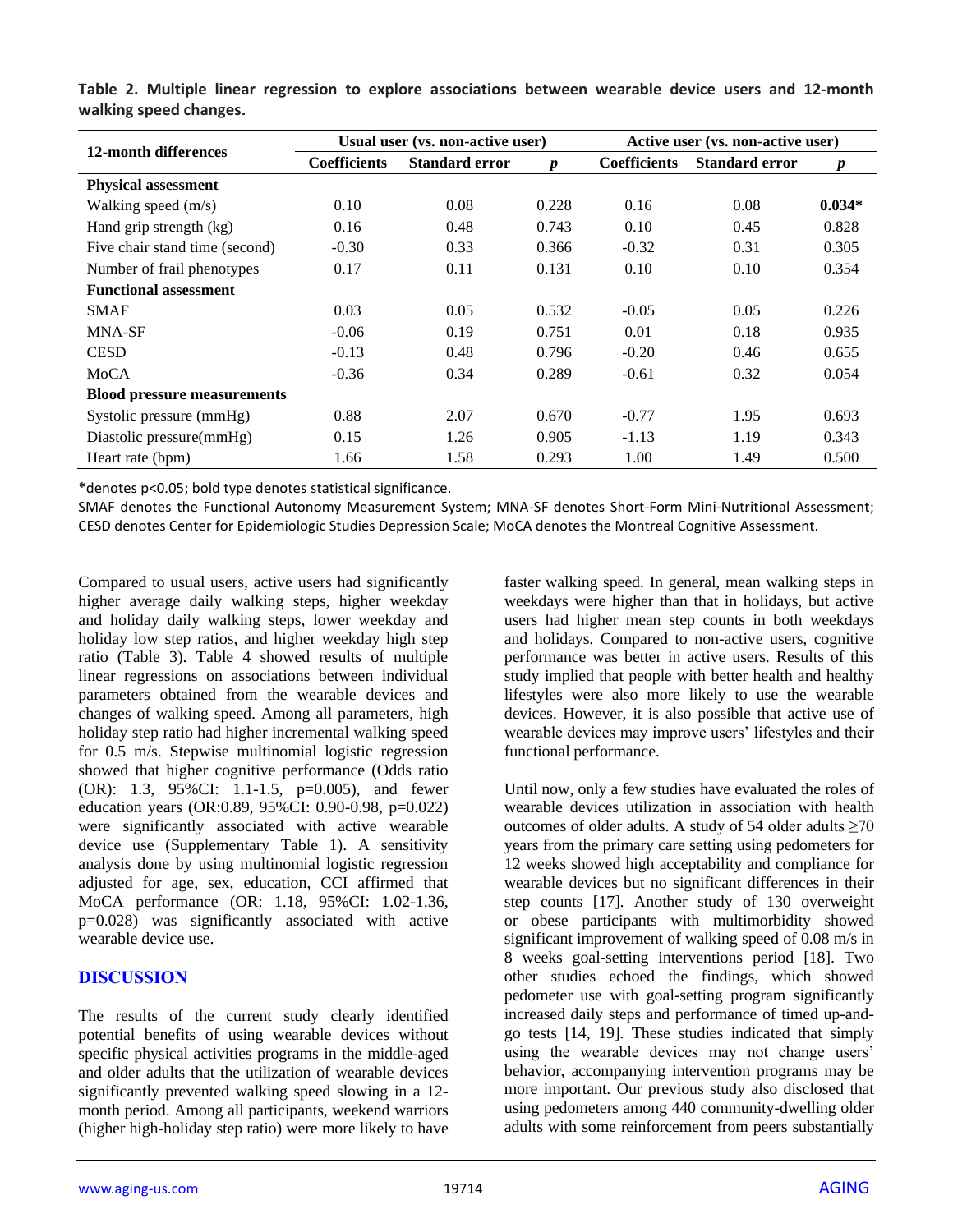#### **Table 3. Parameters of wearable devices between usual and active users.**

|                                        | Usual $+$ active users | <b>Usual users</b> | <b>Active users</b> | <i>p</i> value |
|----------------------------------------|------------------------|--------------------|---------------------|----------------|
| n                                      | 226                    | 98                 | 128                 |                |
| Average steps (per 1000 steps)         | $6.3 \pm 3.2$          | $5.5 + 3.1$        | $6.9{\pm}3.1$       | $0.001**$      |
| Average weekday steps (per 1000 steps) | $6.5 \pm 3.3$          | $5.6 + 3.2$        | $7.1 \pm 3.2$       | $0.001**$      |
| Average holiday steps (per 1000 steps) | $5.8 \pm 3.4$          | $5.2 + 3.7$        | $6.3 \pm 3.0$       | $0.010*$       |
| Weekday low step ratio                 | $0.3 \pm 0.3$          | $0.4 + 0.3$        | $0.2+0.2$           | $< 0.01**$     |
| Holiday low step ratio                 | $0.3 \pm 0.3$          | $0.4 + 0.4$        | $0.3 \pm 0.2$       | $0.007**$      |
| Weekday high step ratio                | $0.2 \pm 0.2$          | $0.2+0.2$          | $0.3+0.2$           | $0.048*$       |
| Holiday high step ratio                | $0.2 \pm 0.2$          | $0.2 \pm 0.3$      | $0.2 \pm 0.2$       | 0.510          |

\*denotes p<0.05; \*\*denotes p<0.01, bold type denotes statistical significance. Data showed mean ± SD or number (%).

|  |  | Table 4. Associations between parameters of wearable device and 12-month walking speed changes. |
|--|--|-------------------------------------------------------------------------------------------------|
|--|--|-------------------------------------------------------------------------------------------------|

|                                        | Coefficients | <b>Standard error</b> | D          |
|----------------------------------------|--------------|-----------------------|------------|
| Average steps (per 1000 steps)         | 0.03         | 0.01                  | $0.020*$   |
| Average weekday steps (per 1000 steps) | 0.02         | 0.01                  | $0.045*$   |
| Average holiday steps (per 1000 steps) | 0.03         | 0.01                  | $0.007**$  |
| Weekday low step ratio                 | $-0.15$      | 0.14                  | 0.290      |
| Holiday low step ratio                 | $-0.25$      | 0.12                  | $0.040*$   |
| Weekday high step ratio                | 0.30         | 0.14                  | $0.030*$   |
| Holiday high step ratio                | 0.50         | 0.14                  | $< 0.01**$ |

Multiple linear regression adjusted for age, sex, education, body mass index explored individual parameter and 12-month changes of walking speed.

\*denotes p<0.05; \*\*denotes p<0.01, bold type denotes statistical significance. Charlson comorbidity index, CES-D, and SMAF. Bold type denotes statistical significance.

motivated the willingness to adhere to the exercise programs and significantly improved walking speed for 0.06 m/s in 6 months [20].

The results of this current study further affirmed benefits of using wearable devices and extended the above-mentioned findings from the primary care setting or multimorbid participants to the healthy community-living adults. Our study findings suggested that active wearable devices were associated with 0.16 m/s faster walking speed than non-active users. A large pooled cohort study of 34,485 older adults reported that the incremental 0.1 m/s walking speed reduced 12% risk of 10-year mortality [5]. Among usual and active users, every incremental 1,000 average daily steps would increase 0.03 m/s of walking speed in 12 months. Moreover, booster walking steps of holiday warriors could improve walking speed for 0.5 m/s. The potential ceiling effects among active users may explain the differences of walking speed improvement between holiday warriors. In addition, serum levels of IGF-1 were positively associated with active wearable device users after adjustment for physical function (coefficient 22.9,  $p<0.001$  for active users vs. nonactive users). Our previous study showed that IGF-1 levels were significantly associated with muscle mass and its performance [21], which may suggest potential etiology for the health benefits of active wearable device use. In the study, gait speed was an independent measure from wearable device, whereas possible of using 5G to estimate gait speed in the future may provide a promising way to depict changes of walking.

Recent evidences linked slowness with impaired cognitive performance by shared neural substrate of hippocampus [22], and disrupted hippocampusamygdala-cerebellum connections [23]. Although slow walking speed predicted the progression of cognitive declines [24], active wearable device utilization did not substantially improve cognitive performance. However, combined wearable device use and multidomain health promotion activities attenuated physio-cognitive declines of older adults [25], which may reduce the risk of disability, dementia and mortality in the long-term. The wearable device is more than an activity monitoring tool, but also a motivating factor to carry on healthy lifestyles [26].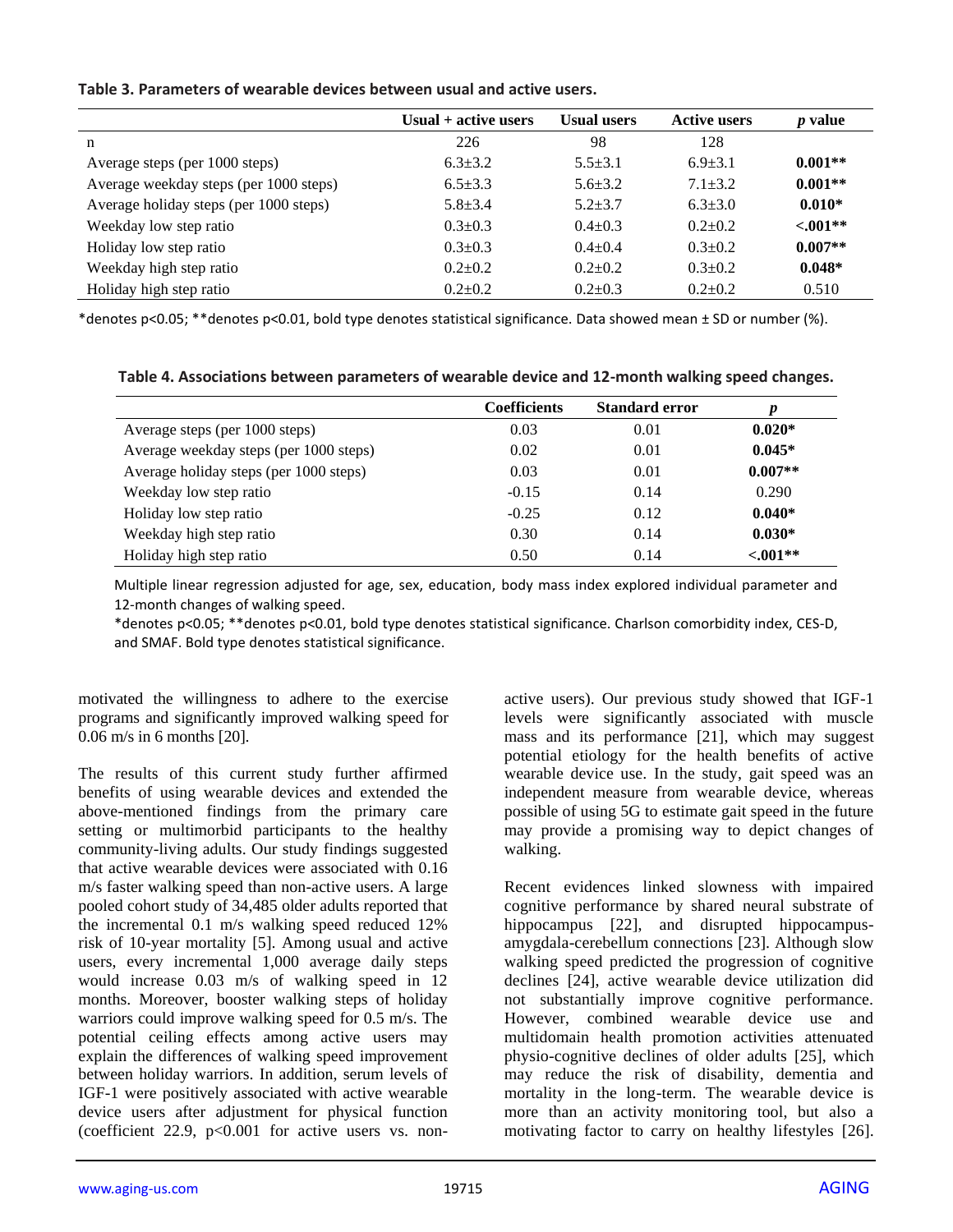The behavior of using wearable devices may not trigger the vigorous exercise to hinder cognitive decline, so the combination of multidomain health promotion activities is needed. Substantial dropping usage of wearable device suggested potential difficulties in sustaining benefits from the devices, in which reminders or motivation programs may enhance their adherence [20].

This study showed that participants with better cognitive function, independent of education years, were more likely to be active wearable device users. A recent study of 214 older adults aged ≥65 years in the United States showed that higher education and having fewer chronic conditions were positively associated with wearable device use [27]. Based on the technology acceptance model, perceived ease of use, perceived usefulness, users' attitudes and behavioral intentions were all important factors for use of wearable devices [28]. Better cognitive performance facilitated older adults in comprehending the abovementioned factors and tend to become active users. The average daily step counts of 6,284 among participants in this study were higher than previous studies, e.g. 5,138 in multimorbid obese participants, and 5,804 participants with chronic obstructive pulmonary disease [18, 29], but the conventional goal for daily 10,000 steps has been argued as unrealistic target for older people [30]. The current study showed an average daily step count of 7,000 may be a pragmatic goal for older adults, and was also the optimal target of 6,500-8,500 steps to prevent cardiovascular events [31].

Despite all efforts went in this study, there are still some limitations. First, the study did not collect information of personal interests for physical activities and leisure activities, which may confound the results collected from the wearable device. However, major determinants of health literacy such as age, education, and physical function were considered and full adjusted in our model as the previous study [32]. Second, increasing daily step counts were associated with faster walking, but the causal relationship remained unclear and the reverse causality may be a possible interpretation. Third, sex-specific analysis and other subgroup analysis were not conducted due to the limited sample size.

In conclusion, the study concluded the wearable device utilization patterns were associated with subsequent health benefits and increased the daily walking step counts and the walking speed. The benefits of active wearable device use deserve further attentions for the healthcare professionals and policymakers as the tool to promote healthy longevity.

# **MATERIALS AND METHODS**

#### **Participants and study design**

This was a prospective cohort study conducted in Taipei City, Taiwan from November 2017 to April 2019. Participants were invited for participation if they met inclusion criteria as follows: 1) community-living adults aged between 50 and 85 years, 2) not having terminal illness or malignancy needing active treatment, and 3) able to communicate and sign the informed consent. All participants completed face-to-face interview and physical examinations for their demographic characteristics, past and personal history, and functional assessments by well-trained research staff. All participants were provided with the wearable device (Lifebeat, NeuroSky, Inc. CA, USA) to record physical activities by built-in pedometers and to estimate physical activities. The data were linked to the research team through the blue tooth transmission via their mobile phone application for further analysis.

The observational design and reporting format of this study followed STROBE guidelines [33]. The study design and procedures conformed to the principles of the Declaration of Helsinki. All participants were fully informed and provided written informed consent. The Institutional Review Board of National Yang-Ming University approved the study protocol (YM104121F-4).

#### **Parameters collected by the wearable device**

All participants were categorized into non-active, usual and active users based on the utilization of their wearable devices and the completeness of data transmission to the research team. Those who used the wearable devices and completed data transmission for > 30 days in the follow-up period (at least once in both weekdays and weekend) were referred as active users; those used wearable devices for more than 3 days but not meeting the above-mentioned criteria were denoted as usual users [34]. Participants who only used the device in the first few days after enrollment without further data input were defined as non-active users.

Average step counts were defined as the mean of accumulated daily steps (per 1,000 steps) by the wearable device. Daily average step counts on weekday and holidays were recorded separately. Average daily steps  $\geq$  10,000 steps were defined as high daily steps [30], and the frequency of high weekday daily steps and holiday daily steps divided by all observed weekdays and holiday counts were defined as high weekday and holiday ratio, respectively. Those who had average daily step counts lower than one standard deviation of the mean, i.e., 3100 steps per day, were defined as low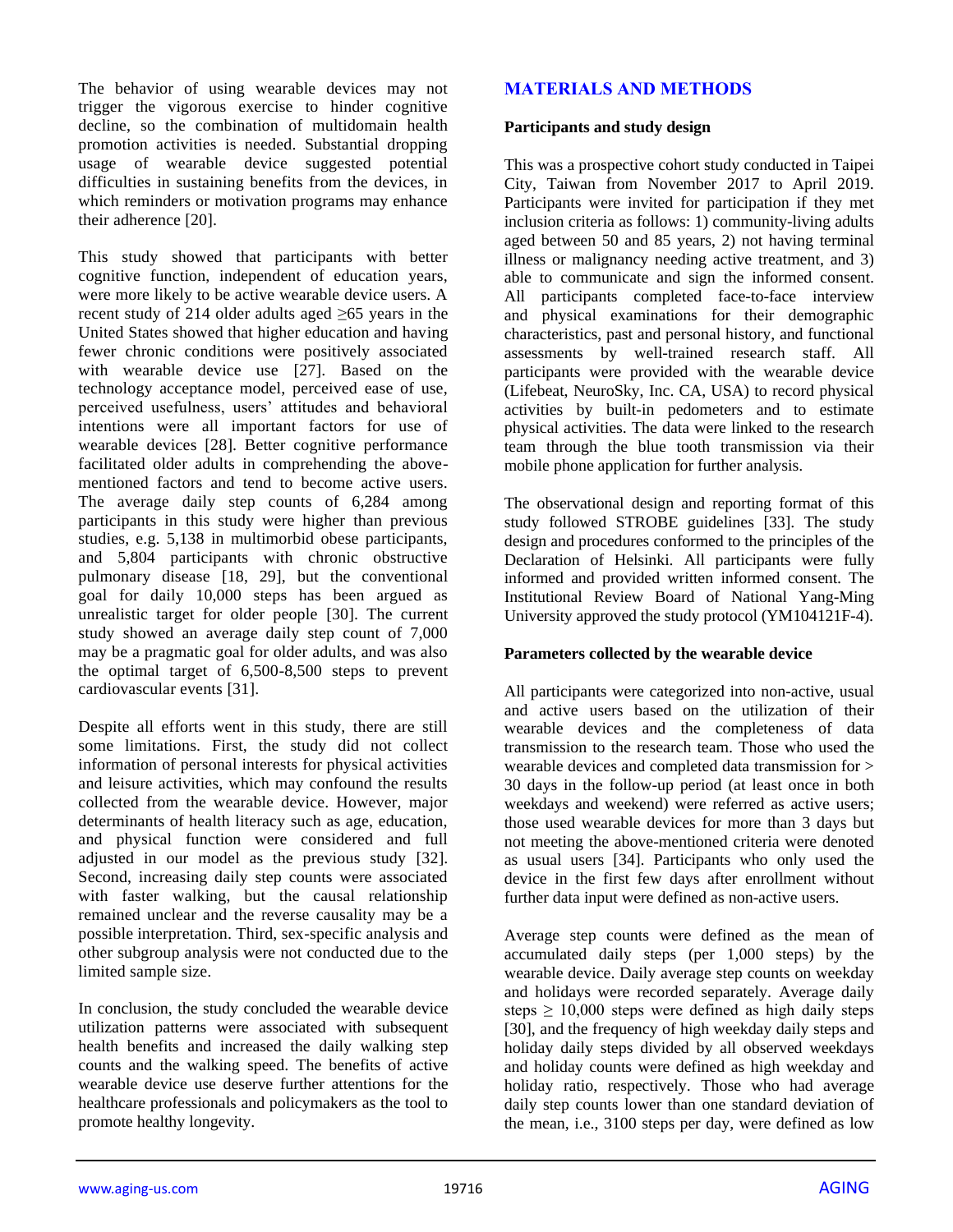average daily step counts. Low weekday and holiday ratio of step counts were calculated accordingly.

# **Outcomes**

The main outcome of this study was the differences of usual walking speed during the study period, which was measured by a 6-meter walking test with non-accelerated start and non-decelerated stop. Participants walked at usual pacing along a flat, straight indoor space with a one-meter approach allowed before reaching the start mark and continuing walking past the end of six-meter path for a further meter. Research nurses timed their walking at baseline and 12 months later for comparisons. Secondary outcomes included handgrip strength, performance of 5-time sit-to-stand test and other functional tests. The maximum of three trials measured by a dominant hand at a sitting position with a flexion elbow was recorded as the handgrip strength. For 5-time sit-to-stand test, participants were instructed to stand up as quickly as possible for 5 times from the chair, and the research staff would time the process [35]. All participants also underwent serial functional assessments, including assessments for depressive symptoms, cognitive performance, physical function and nutritional status. The Center for Epidemiologic Studies Depression Scale (CES-D) was used to assess depressive symptoms and components for physical frailty [36]. The Functional Autonomy Measurement System (SMAF) was used to assess activities and instrumental activities of daily living [37], and a negative score indicated the presence of physical disability. The Montreal Cognitive Assessment (MoCA) was employed to evaluate the cognitive performance of all participants [38], and the short-form mini-nutritional assessment (MNA-SF) was used to assess for the nutritional status [39].

# **Other variables**

Demographic data including age, sex, education years, body height, body weight, health behaviors were carefully recorded by the research staff. The Charlson's comorbidity index was used to estimate the diseases burden [40]. The average of three blood pressure readings under standard measurement procedures was taken for analysis. All participants received venous blood sampling after the 10-hour overnight fast. Serial biomarkers related to cardiometabolic health, hormones and biochemistry were tested for all participants, including fasting glucose, glycolated hemoglobin A1c (HbA1c), total cholesterol, triglyceride, and high density lipoprotein cholesterol (HDL-C), low density lipoprotein cholesterol (LDL-C), insulin level, HOMA-insulin resistance, and uric acid; inflammatory biomarkers (white blood cell, neutrophil to lymphocyte ratio, and platelet to lymphocyte ratio, homocysteine, and high sensitivity C reactive protein (hsCRP)); age-related hormone (adrenocorticotropic hormone (ACTH), cortisol, growth hormone, insulin-like growth factor 1 (IGF-1), dehydroepiandrosterone-sulfate (DHEA-S), testosterone, sex hormone binding protein), and general biochemistry.

# **Statistical analysis**

Numerical variables were expressed as mean plus/minus standard deviation, and categorical variables were as number (percentage). One-way ANOVA was used to compare numerical differences across different status of wearable devices users, and chi square test was to compare categorical variables. Crude and multivariable linear regressions were used to explore associations between the use of wearable devices and changes of 12 month walking speed, handgrip strength, five times sitto-stand test, SMAF, MNA-SF, CESD, MoCA and blood pressure measurements. Multivariable logistic regression was used to evaluate independent associated factors for the status of wearable device use. On those usual and active users, parameters of walking steps and patterns of physical activities were compared by student t test and multiple linear regression was used to evaluate their associations and changes of walking speed over 12 months. Youden's index summarized the ROC analysis statistics was used to determine optimal average daily steps to prevent slowing walking speed [41].

For the analysis of using patterns of wearable devices, we used student t test to compare differences in individual parameters of wearable devices on usual and active users. Multivariable linear regression was used to explore associations between parameters of wearable devices and incremental walking speed among usual and active users. Stepwise multivariable multinomial logistic regression explored independent associated factors of usual and active users.

All analyses were performed using the SAS statistical package, version 9.4 (SAS Institute, Inc., Cary, NC, USA). A p-value from two-sided tests  $< 0.05$ , or 95% confidence intervals not spanning the null hypothesis values were considered statistically significant.

# **Abbreviations**

CESD: Center for Epidemiologic Studies Depression Scale; SMAF: Functional Autonomy Measurement System; MoCA: Montreal Cognitive Assessment; MNA-SF: Short-form mini-nutritional assessment; HbA1c: Glycolated hemoglobin; HDL-C: High density lipoprotein cholesterol; LDL-C: Low density lipoprotein cholesterol; hs-CRP: High sensitivity C reactive protein; ACTH: Adrenocorticotropic hormone; IGF-1: Insulin-like growth factor 1; DHEA-S: dehydroepiandrosterone-sulfate.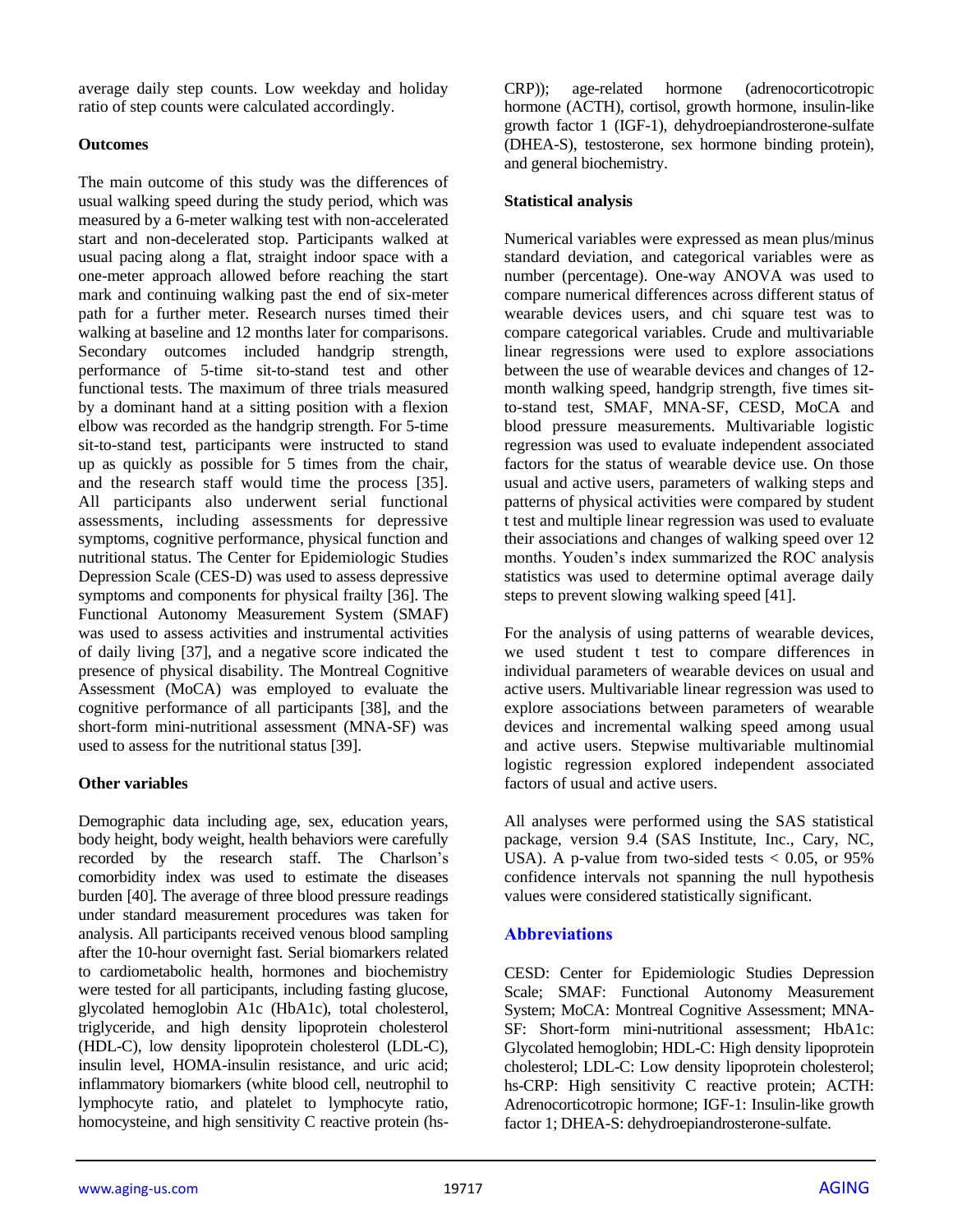## **AUTHOR CONTRIBUTIONS**

W.J.L. L.N.P. C.H.L. and L.K.C. designed the study and W.J.L. conducted the main statistical analysis and W.J.L. wrote the main manuscript and W.J.L. L.N.P. C.H.L. and L.K.C. provided critical comments on results and discussion. All authors reviewed the manuscript.

## **ACKNOWLEDGMENTS**

The authors express their gratitude to the staffs from the National Yang Ming Chiao Tung University for data gathering; Ke-Han Pan and Yun-Hsuan Chan from Acer Inc. for data integration and assistance in data analysis, and to all the participants.

#### **CONFLICTS OF INTEREST**

The authors declared no conflicts of interest.

## **FUNDING**

This work was supported by the Aging and Health Research Center, National Yang Ming Chiao Tung University, Fubon Financial Holding Co., Ltd., and the Ministry of Science and Technology of Taiwan (MOST 108-2634-F-010-001 and MOST 110-2321-B-010-007).

#### **REFERENCES**

- 1. Kay M, Santos J, Takane M. mHealth: New horizons for health through mobile technologies. World Health Organization. 2011; 64:66–71.
- 2. Collins FS, Varmus H. A new initiative on precision medicine. N Engl J Med. 2015; 372:793–95. <https://doi.org/10.1056/NEJMp1500523> PMID[:25635347](https://pubmed.ncbi.nlm.nih.gov/25635347)
- 3. Chen LK. Integrated Care for Older People: Solutions to Care Fragmentation. Aging Medicine and Healthcare. 2019; 3:94–95. <https://doi.org/10.33879/AMH.2019.1921>
- 4. Veronese N, Stubbs B, Volpato S, Zuliani G, Maggi S, Cesari M, Lipnicki DM, Smith L, Schofield P, Firth J, Vancampfort D, Koyanagi A, Pilotto A, Cereda E. Association Between Gait Speed With Mortality, Cardiovascular Disease and Cancer: A Systematic Review and Meta-analysis of Prospective Cohort Studies. J Am Med Dir Assoc. 2018; 19:981–88.e7.

<https://doi.org/10.1016/j.jamda.2018.06.007> PMID[:30056008](https://pubmed.ncbi.nlm.nih.gov/30056008)

5. Studenski S, Perera S, Patel K, Rosano C, Faulkner K, Inzitari M, Brach J, Chandler J, Cawthon P, Connor EB,

Nevitt M, Visser M, Kritchevsky S, et al. Gait speed and survival in older adults. JAMA. 2011; 305:50–58. <https://doi.org/10.1001/jama.2010.1923> PMI[D:21205966](https://pubmed.ncbi.nlm.nih.gov/21205966)

6. Rasmussen LJ, Caspi A, Ambler A, Broadbent JM, Cohen HJ, d'Arbeloff T, Elliott M, Hancox RJ, Harrington H, Hogan S, Houts R, Ireland D, Knodt AR, et al. Association of Neurocognitive and Physical Function With Gait Speed in Midlife. JAMA Netw Open. 2019; 2:e1913123. <https://doi.org/10.1001/jamanetworkopen.2019.13123>

PMI[D:31603488](https://pubmed.ncbi.nlm.nih.gov/31603488)

7. Abellan van Kan G, Rolland Y, Andrieu S, Bauer J, Beauchet O, Bonnefoy M, Cesari M, Donini LM, Gillette Guyonnet S, Inzitari M, Nourhashemi F, Onder G, Ritz P, et al. Gait speed at usual pace as a predictor of adverse outcomes in community-dwelling older people an International Academy on Nutrition and Aging (IANA) Task Force. J Nutr Health Aging. 2009; 13:881–89.

<https://doi.org/10.1007/s12603-009-0246-z> PMI[D:19924348](https://pubmed.ncbi.nlm.nih.gov/19924348)

- 8. Fenton SA, Neogi T, Dunlop D, Nevitt M, Doherty M, Duda JL, Klocke R, Abhishek A, Rushton A, Zhang W, Lewis CE, Torner J, Kitas G, White DK, and Multicenter Osteoarthritis Group. Does the intensity of daily walking matter for protecting against the development of a slow gait speed in people with or at high risk of knee osteoarthritis? An observational study. Osteoarthritis Cartilage. 2018; 26:1181–89. <https://doi.org/10.1016/j.joca.2018.04.015> PMI[D:29729332](https://pubmed.ncbi.nlm.nih.gov/29729332)
- 9. Patel MS, Foschini L, Kurtzman GW, Zhu J, Wang W, Rareshide CA, Zbikowski SM. Using Wearable Devices and Smartphones to Track Physical Activity: Initial Activation, Sustained Use, and Step Counts Across Sociodemographic Characteristics in a National Sample. Ann Intern Med. 2017; 167:755–57. <https://doi.org/10.7326/M17-1495> PMI[D:28973116](https://pubmed.ncbi.nlm.nih.gov/28973116)
- 10. Shin G, Jarrahi MH, Fei Y, Karami A, Gafinowitz N, Byun A, Lu X. Wearable activity trackers, accuracy, adoption, acceptance and health impact: A systematic literature review. J Biomed Inform. 2019; 93:103153. <https://doi.org/10.1016/j.jbi.2019.103153> PMI[D:30910623](https://pubmed.ncbi.nlm.nih.gov/30910623)
- 11. Miyamoto SW, Henderson S, Young HM, Pande A, Han JJ. Tracking Health Data Is Not Enough: A Qualitative Exploration of the Role of Healthcare Partnerships and mHealth Technology to Promote Physical Activity and to Sustain Behavior Change. JMIR Mhealth Uhealth. 2016; 4:e5.

<https://doi.org/10.2196/mhealth.4814> PMI[D:26792225](https://pubmed.ncbi.nlm.nih.gov/26792225)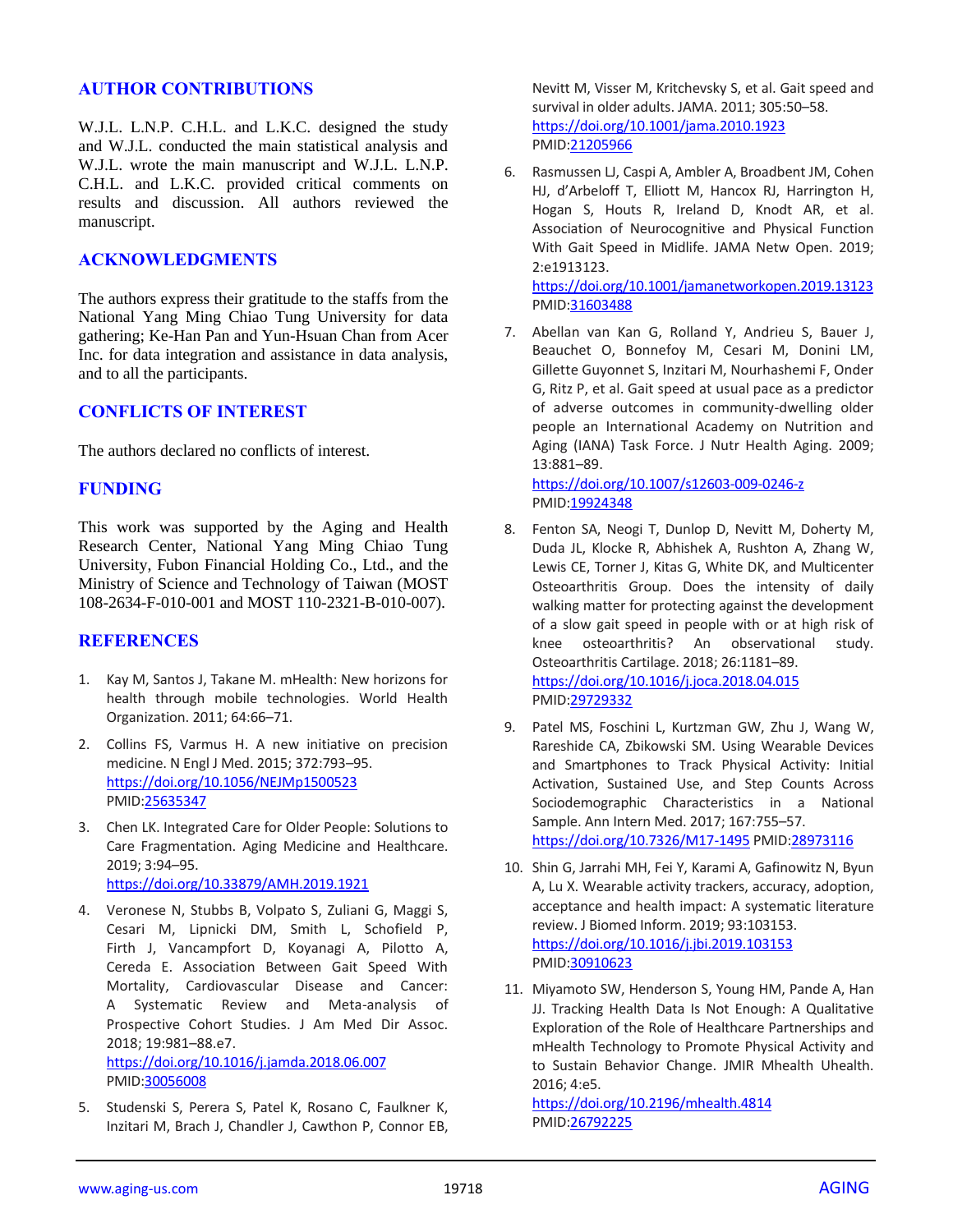- 12. Jo A, Coronel BD, Coakes CE, Mainous AG 3rd. Is There a Benefit to Patients Using Wearable Devices Such as Fitbit or Health Apps on Mobiles? A Systematic Review. Am J Med. 2019; 132:1394–400.e1. <https://doi.org/10.1016/j.amjmed.2019.06.018> PMID[:31302077](https://pubmed.ncbi.nlm.nih.gov/31302077)
- 13. Chan CB, Ryan DA, Tudor-Locke C. Health benefits of a pedometer-based physical activity intervention in sedentary workers. Prev Med. 2004; 39:1215–22. <https://doi.org/10.1016/j.ypmed.2004.04.053> PMID[:15539058](https://pubmed.ncbi.nlm.nih.gov/15539058)
- 14. Snyder A, Colvin B, Gammack JK. Pedometer use increases daily steps and functional status in older adults. J Am Med Dir Assoc. 2011; 12:590–94. <https://doi.org/10.1016/j.jamda.2010.06.007> PMID[:21450191](https://pubmed.ncbi.nlm.nih.gov/21450191)
- 15. Atkins A, Cannell J, Barr C. Pedometers alone do not increase mobility in inpatient rehabilitation: a randomized controlled trial. Clin Rehabil. 2019; 33:1382–90. <https://doi.org/10.1177/0269215519838312> PMID[:30955362](https://pubmed.ncbi.nlm.nih.gov/30955362)
- 16. Adachi T, Kono Y, Iwatsu K, Shimizu Y, Yamada S. Duration of moderate to vigorous daily activity is negatively associated with slow walking speed independently from step counts in elderly women aged 75 years or over: A cross-sectional study. Arch Gerontol Geriatr. 2018; 74:94–99. <https://doi.org/10.1016/j.archger.2017.10.003> PMID[:29053973](https://pubmed.ncbi.nlm.nih.gov/29053973)
- 17. Sugden JA, Sniehotta FF, Donnan PT, Boyle P, Johnston DW, McMurdo ME. The feasibility of using pedometers and brief advice to increase activity in sedentary older women--a pilot study. BMC Health Serv Res. 2008; 8:169.

<https://doi.org/10.1186/1472-6963-8-169> PMID[:18691392](https://pubmed.ncbi.nlm.nih.gov/18691392)

- 18. Takahashi PY, Quigg SM, Croghan IT, Schroeder DR, Ebbert JO. Effect of pedometer use and goal setting on walking and functional status in overweight adults with multimorbidity: a crossover clinical trial. Clin Interv Aging. 2016; 11:1099–106. <https://doi.org/10.2147/CIA.S107626> PMID[:27621602](https://pubmed.ncbi.nlm.nih.gov/27621602)
- 19. Talbot LA, Gaines JM, Huynh TN, Metter EJ. A homebased pedometer-driven walking program to increase physical activity in older adults with osteoarthritis of the knee: a preliminary study. J Am Geriatr Soc. 2003; 51:387–92.

<https://doi.org/10.1046/j.1532-5415.2003.51113.x> PMID[:12588583](https://pubmed.ncbi.nlm.nih.gov/12588583)

20. Chen LK, Hwang AC, Lee WJ, Peng LN, Lin MH, Neil DL, Shih SF, Loh CH, Chiou ST, and Taiwan Health

Promotion Intervention Study for Elders research group. Efficacy of multidomain interventions to improve physical frailty, depression and cognition: data from cluster-randomized controlled trials. J Cachexia Sarcopenia Muscle. 2020; 11:650–62. <https://doi.org/10.1002/jcsm.12534> PMI[D:32134208](https://pubmed.ncbi.nlm.nih.gov/32134208)

- 21. Chen LY, Wu YH, Liu LK, Lee WJ, Hwang AC, Peng LN, Lin MH, Chen LK. Association Among Serum Insulin-Like Growth Factor-1, Frailty, Muscle Mass, Bone Mineral Density, and Physical Performance Among Community-Dwelling Middle-Aged and Older Adults in Taiwan. Rejuvenation Res. 2018; 21:270–77. <https://doi.org/10.1089/rej.2016.1882> PMI[D:28351218](https://pubmed.ncbi.nlm.nih.gov/28351218)
- 22. Rosso AL, Verghese J, Metti AL, Boudreau RM, Aizenstein HJ, Kritchevsky S, Harris T, Yaffe K, Satterfield S, Studenski S, Rosano C. Slowing gait and risk for cognitive impairment: The hippocampus as a shared neural substrate. Neurology. 2017; 89:336–42. <https://doi.org/10.1212/WNL.0000000000004153> PMI[D:28659421](https://pubmed.ncbi.nlm.nih.gov/28659421)
- 23. Liu LK, Chou KH, Hsu CH, Peng LN, Lee WJ, Chen WT, Lin CP, Chung CP, Wang PN, Chen LK. Cerebellar-limbic neurocircuit is the novel biosignature of physiocognitive decline syndrome. Aging (Albany NY). 2020; 12:25319–36. <https://doi.org/10.18632/aging.104135>

PMI[D:33234736](https://pubmed.ncbi.nlm.nih.gov/33234736)

24. Hoogendijk EO, Rijnhart JJ, Skoog J, Robitaille A, van den Hout A, Ferrucci L, Huisman M, Skoog I, Piccinin AM, Hofer SM, Muniz Terrera G. Gait speed as predictor of transition into cognitive impairment: Findings from three longitudinal studies on aging. Exp Gerontol. 2020; 129:110783. <https://doi.org/10.1016/j.exger.2019.110783>

PMI[D:31751664](https://pubmed.ncbi.nlm.nih.gov/31751664)

25. Liang CK, Lee WJ, Hwang AC, Lin CS, Chou MY, Peng LN, Lin MH, Chen LK. Efficacy of Multidomain Intervention Against Physio-cognitive Decline Syndrome: A Clusterrandomized Trial. Arch Gerontol Geriatr. 2021; 95:104392.

<https://doi.org/10.1016/j.archger.2021.104392> PMI[D:33765656](https://pubmed.ncbi.nlm.nih.gov/33765656)

- 26. Strain T, Wijndaele K, Dempsey PC, Sharp SJ, Pearce M, Jeon J, Lindsay T, Wareham N, Brage S. Wearabledevice-measured physical activity and future health risk. Nat Med. 2020; 26:1385–91. <https://doi.org/10.1038/s41591-020-1012-3> PMI[D:32807930](https://pubmed.ncbi.nlm.nih.gov/32807930)
- 27. Li L, Peng W, Kononova A, Bowen M, Cotten SR. Factors Associated with Older Adults' Long-Term Use of Wearable Activity Trackers. Telemed J E Health. 2020; 26:769–75.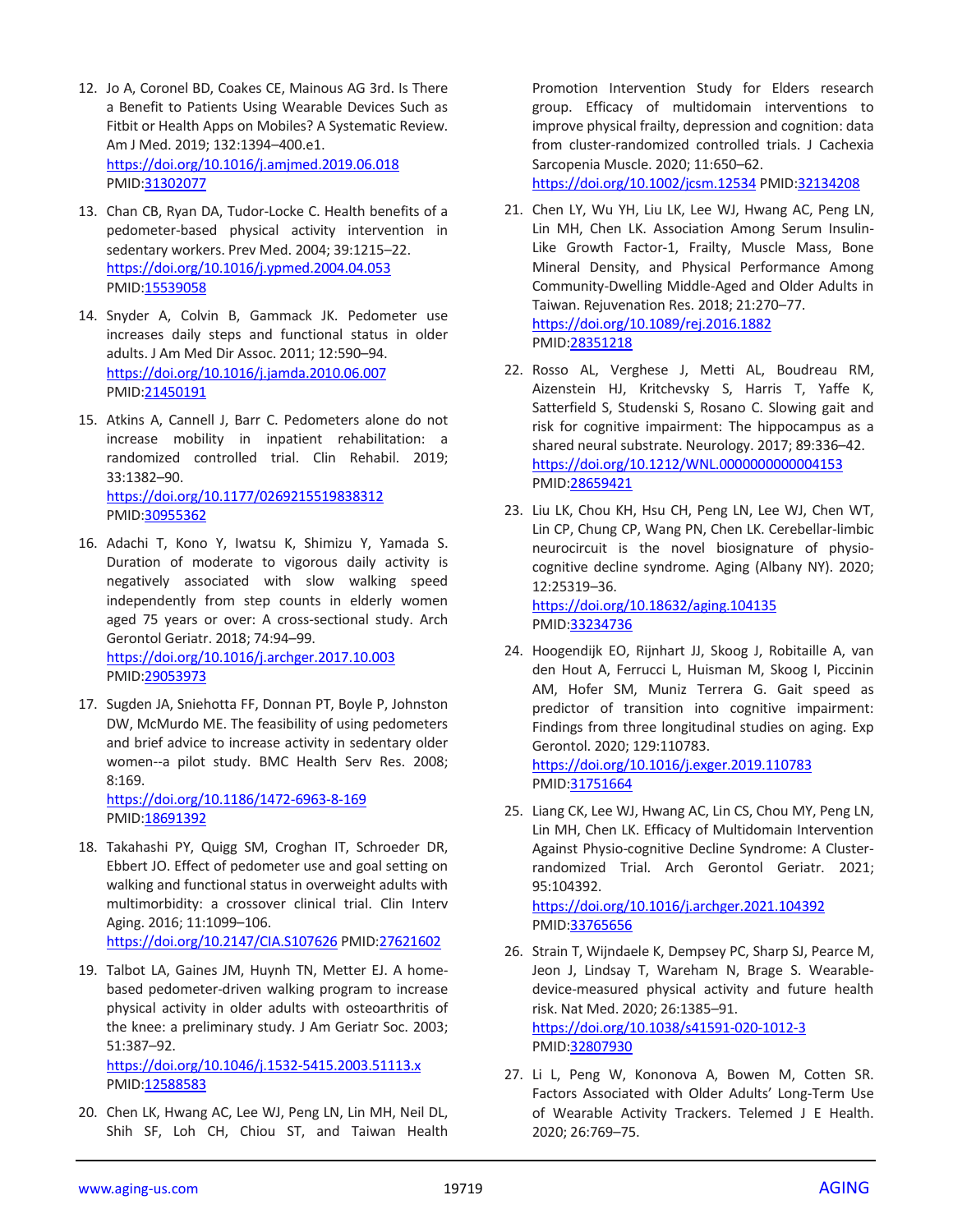<https://doi.org/10.1089/tmj.2019.0052> PMID[:31553281](https://pubmed.ncbi.nlm.nih.gov/31553281)

- 28. Davis FD, Bagozzi RP, Warshaw PR. User acceptance of computer technology: a comparison of two theoretical models. Management science. 1989; 35:982–1003. <https://doi.org/10.1287/mnsc.35.8.982>
- 29. Moy ML, Teylan M, Weston NA, Gagnon DR, Garshick E. Daily step count predicts acute exacerbations in a US cohort with COPD. PLoS One. 2013; 8:e60400. <https://doi.org/10.1371/journal.pone.0060400> PMID[:23593211](https://pubmed.ncbi.nlm.nih.gov/23593211)
- 30. Tudor-Locke C, Bassett DR Jr. How many steps/day are enough? Preliminary pedometer indices for public health. Sports Med. 2004; 34:1–8. <https://doi.org/10.2165/00007256-200434010-00001> PMID[:14715035](https://pubmed.ncbi.nlm.nih.gov/14715035)
- 31. Ayabe M, Brubaker PH, Dobrosielski D, Miller HS, Kiyonaga A, Shindo M, Tanaka H. Target step count for the secondary prevention of cardiovascular disease. Circ J. 2008; 72:299–303. <https://doi.org/10.1253/circj.72.299> PMI[D:18219170](https://pubmed.ncbi.nlm.nih.gov/18219170)
- 32. Sun X, Shi Y, Zeng Q, Wang Y, Du W, Wei N, Xie R, Chang C. Determinants of health literacy and health behavior regarding infectious respiratory diseases: a pathway model. BMC Public Health. 2013; 13:261. <https://doi.org/10.1186/1471-2458-13-261> PMID[:23521806](https://pubmed.ncbi.nlm.nih.gov/23521806)
- 33. von Elm E, Altman DG, Egger M, Pocock SJ, Gøtzsche PC, Vandenbroucke JP, and STROBE Initiative. The Strengthening the Reporting of Observational Studies in Epidemiology (STROBE) statement: guidelines for reporting observational studies. J Clin Epidemiol. 2008; 61:344–49. <https://doi.org/10.1016/j.jclinepi.2007.11.008>

PMID[:18313558](https://pubmed.ncbi.nlm.nih.gov/18313558)

34. Mercer K, Giangregorio L, Schneider E, Chilana P, Li M, Grindrod K. Acceptance of Commercially Available Wearable Activity Trackers Among Adults Aged Over 50 and With Chronic Illness: A Mixed-Methods Evaluation. JMIR Mhealth Uhealth. 2016; 4:e7. <https://doi.org/10.2196/mhealth.4225> PMID[:26818775](https://pubmed.ncbi.nlm.nih.gov/26818775)

- 35. Whitney SL, Wrisley DM, Marchetti GF, Gee MA, Redfern MS, Furman JM. Clinical measurement of sitto-stand performance in people with balance disorders: validity of data for the Five-Times-Sit-to-Stand Test. Phys Ther. 2005; 85:1034–45. PMI[D:16180952](https://pubmed.ncbi.nlm.nih.gov/16180952)
- 36. Radloff LS. The CES-D scale: A self-report depression scale for research in the general population. Applied psychological measurement. 1977; 1:385–401. <https://doi.org/10.1177/014662167700100306>
- 37. Hebert R, Carrier R, Bilodeau A. The Functional Autonomy Measurement System (SMAF): description and validation of an instrument for the measurement of handicaps. Age Ageing. 1988; 17:293–302. <https://doi.org/10.1093/ageing/17.5.293> PMI[D:2976575](https://pubmed.ncbi.nlm.nih.gov/2976575)
- 38. Tsai CF, Lee WJ, Wang SJ, Shia BC, Nasreddine Z, Fuh JL. Psychometrics of the Montreal Cognitive Assessment (MoCA) and its subscales: validation of the Taiwanese version of the MoCA and an item response theory analysis. Int Psychogeriatr. 2012; 24:651–58. <https://doi.org/10.1017/S1041610211002298> PMI[D:22152127](https://pubmed.ncbi.nlm.nih.gov/22152127)
- 39. Rubenstein LZ, Harker JO, Salvà A, Guigoz Y, Vellas B. Screening for undernutrition in geriatric practice: developing the short-form mini-nutritional assessment (MNA-SF). J Gerontol A Biol Sci Med Sci. 2001; 56:M366–72.

<https://doi.org/10.1093/gerona/56.6.m366> PMI[D:11382797](https://pubmed.ncbi.nlm.nih.gov/11382797)

- 40. Charlson ME, Pompei P, Ales KL, MacKenzie CR. A new method of classifying prognostic comorbidity in longitudinal studies: development and validation. J Chronic Dis. 1987; 40:373–83. [https://doi.org/10.1016/0021-9681\(87\)90171-8](https://doi.org/10.1016/0021-9681(87)90171-8) PMI[D:3558716](https://pubmed.ncbi.nlm.nih.gov/3558716)
- 41. Youden WJ. Index for rating diagnostic tests. Cancer. 1950; 3:32–35. [https://doi.org/10.1002/1097-0142\(1950\)3:1<32::aid](https://doi.org/10.1002/1097-0142(1950)3:1%3c32::aid-cncr2820030106%3e3.0.co;2-3)[cncr2820030106>3.0.co;2-3](https://doi.org/10.1002/1097-0142(1950)3:1%3c32::aid-cncr2820030106%3e3.0.co;2-3) PMI[D:15405679](https://pubmed.ncbi.nlm.nih.gov/15405679)